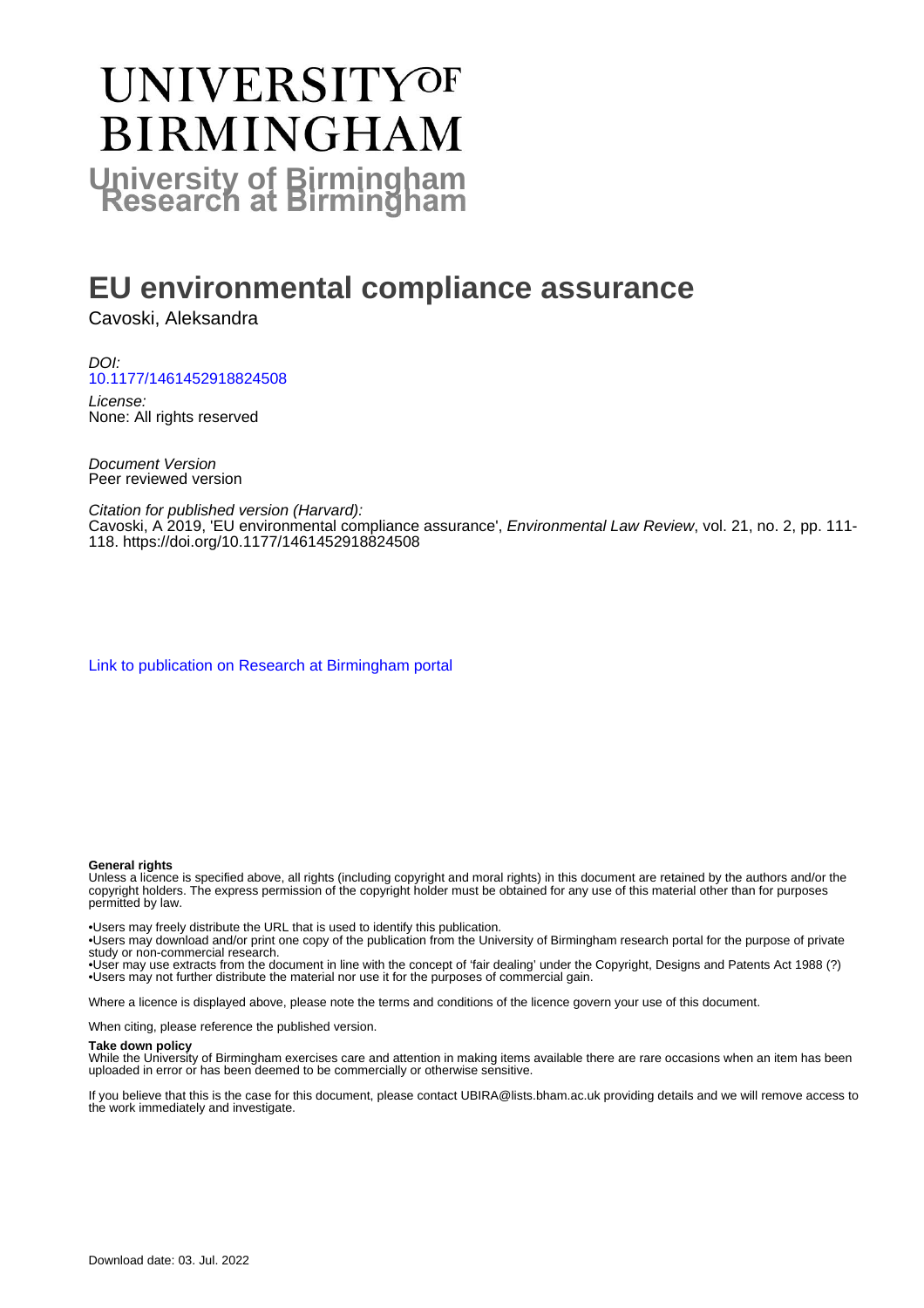#### **EU Environmental Compliance Assurance**

Aleksandra Čavoški\*

#### **Context**

On his election as Commission President in 2014, Jean-Claude Juncker brought significant change to the organisational structure of the European Commission with the objective of creating a closer dialogue with citizens by placing special emphasis on issues that 'really matter' to them.<sup>1</sup> In his opening statement to the European Parliament in July 2014, Juncker set out his new vision for the European Commission in the light of the changes brought by the Lisbon Treaty. As he is the first President of the Commission to be elected by the European Parliament, he envisaged the Commission's role as more overtly political. As a part of this new vision, Juncker pledged to regain the credibility of citizens while focusing on ten priorities that will lead to reform of the EU.<sup>2</sup> Without setting a separate priority related to the protection of the environment, environmental issues were set to be addressed in the context of creating new jobs and boosting growth and investment. The Commission expects that a new circular economy package will bring environmental benefits, 'green' the economy, and enable the use of resources in a more sustainable manner. $3$  Thus, environmental protection also has an instrumental value in creating a 'prosperous Europe with more jobs'.<sup>4</sup>

In order to fulfil this priority, the new Commission had to address the issue of poor compliance, particularly in sectors with high numbers of infringement cases such as the environment.<sup>5</sup> The Commission estimated that economic costs related to non-compliance with the environmental *acquis* amounted to approximately EUR 50 billion a year in 2011, including costs related to infringement procedures.<sup>6</sup> Just in the waste sector, full compliance with EU waste policy by 2020 has the potential to create an "additional 400,000 jobs and an additional turnover in the waste management and recycling industries of EUR 42 billion".<sup>7</sup> Poor compliance in the environmental sector is also closely linked to the Commission's pledge to engage more closely with citizens.<sup>8</sup> The environment is one of the policy areas regarded by citizens as high priority and personally important to them.<sup>9</sup> To that end, the Commission published two separate papers on compliance – EU Law: better results through

<sup>2</sup> See [https://ec.europa.eu/commission/priorities\\_en](https://ec.europa.eu/commission/priorities_en)

<sup>\*</sup> Birmingham Law School, University of Birmingham, Edgbaston, Birmingham, B15 2TT, United Kingdom, [a.cavoski@bham.ac.uk](mailto:a.cavoski@bham.ac.uk)

<sup>1</sup> "The Juncker Commission: The Right Team to Deliver Change", [http://europa.eu/rapid/press](http://europa.eu/rapid/press-release_SPEECH-14-585_en.htm)release SPEECH-14-585 en.htm and "A New Start for Europe" at http://europa.eu/rapid/pressrelease SPEECH-14-567 en.htm; The Juncker Commission introduced a 'new collaborative way of working' with project teams reflecting the Commission's political priorities. Vice-Presidents have the responsibility to direct and coordinate project teams. See more A. Čavoški (2015): A Post-austerity European Commission: no Role for Environmental Policy?, Environmental Politics 24(3), pp. 501-505

 $3$  COM(2017) 33 final

<sup>&</sup>lt;sup>4</sup> "A New Start for Europe" at [http://europa.eu/rapid/press-release\\_SPEECH-14-546\\_en.htm](http://europa.eu/rapid/press-release_SPEECH-14-546_en.htm) <sup>5</sup> See Annual reports on monitoring the application of EU law

[https://ec.europa.eu/info/publications/annual-reports-monitoring-application-eu-law\\_en](https://ec.europa.eu/info/publications/annual-reports-monitoring-application-eu-law_en)

<sup>6</sup> COM(2016) 316 final at 3

 $<sup>7</sup>$  COM(2017) 63 final at 2</sup>

 $<sup>8</sup>$  See above n. 6 at 3-4</sup>

 $<sup>9</sup>$  SWD(2018) 10 final at 4</sup>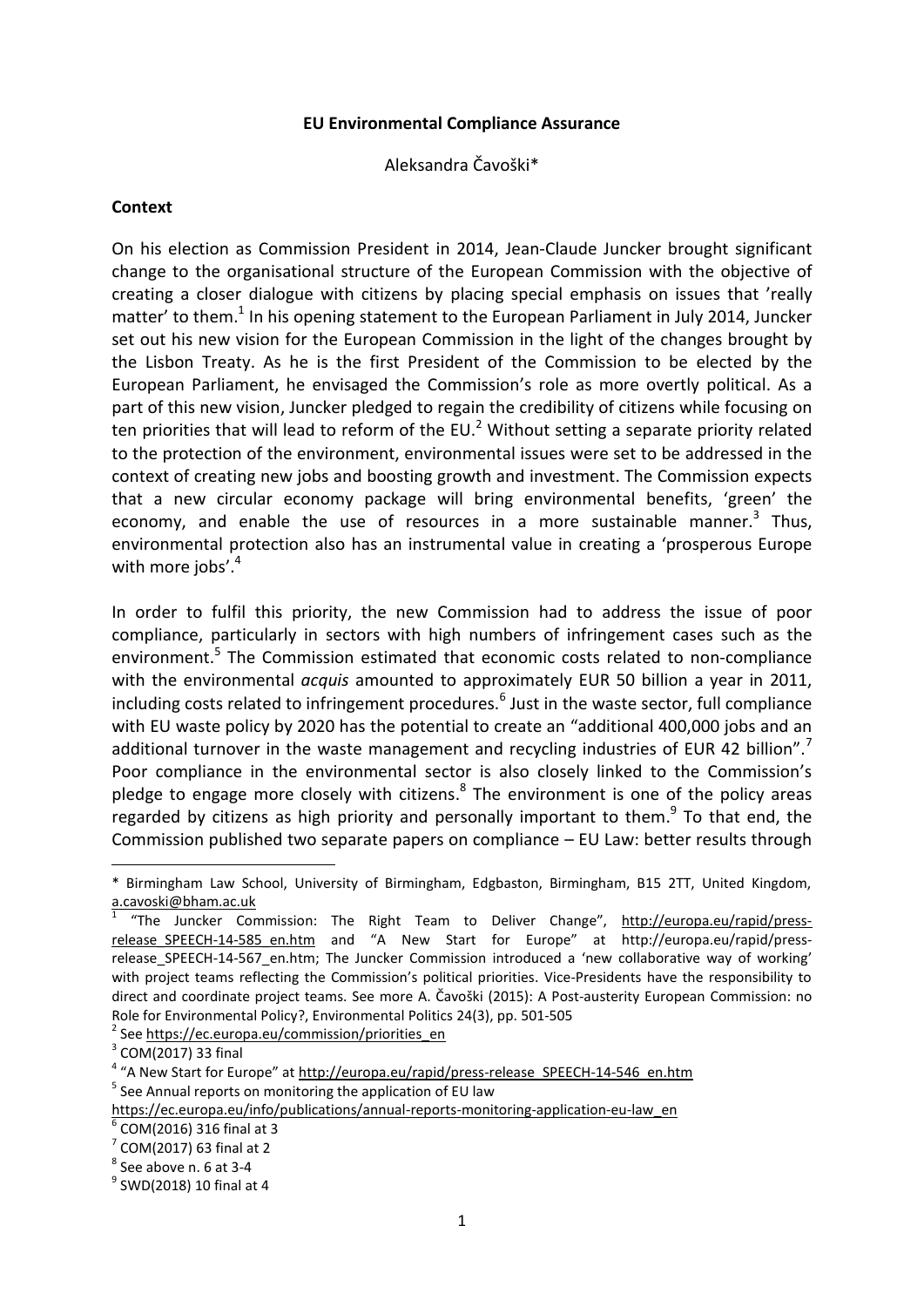better application<sup>10</sup> and EU Actions to improve environmental compliance and governance (Environmental Compliance Assurance Action Plan) $^{11}$ . The former sets out the Commission's overall strategy on the application, implementation and enforcement of EU law by identifying measures which should lead to better compliance across all sectors. The latter is the Environmental Compliance Assurance Action Plan with a set of nine measures specific to environmental policy with the aim of improving compliance with EU environmental law and strengthening environmental governance both in member states and the EU. This paper will analyse the approach to compliance in the environmental policy area in the light of the new Environmental Compliance Assurance Action Plan. This will be done by exploring the measures set out in the Action Plan and their alignment with the previous initiatives of the Commission to address poor compliance. Furthermore, the paper will provide a preliminary assessment on the effectiveness of these measures in bolstering compliance in environmental policy area.

#### **The Commission's approach to compliance**

The Commission as "guardian of Treaties" has a central role in ensuring compliance with EU law across the EU. In that capacity, the Commission deploys various measures and initiatives to address poor compliance across all sectors and in particular in the environmental sector. The use of these different approaches to compliance has been part of policy discussions on better governance and better application of EU law.<sup>12</sup> Compliance has also warranted significant scrutiny by modern theorists of international relations who have recognised enforcement and management theories as two main theoretical approaches to compliance.<sup>13</sup> The management approach is based on cooperation and the use of noncoercive measures such as dispute resolution procedures, provision of technical and financial assistance and enhancement of transparency.<sup>14</sup> This approach assumes that actors do not make a rational choice not to comply, but rather that compliance is hindered by financial, legal or technical difficulties surrounding the application of law. The enforcement approach is based on the use of coercive mechanisms as compliance is best ensured by the likelihood of monitoring and threat of sanctions.<sup>15</sup> These approaches to compliance do not have only an academic or theoretical value but are regarded as significant from a policy perspective. The policy maker's choice of methods to address sources of non-compliance can be classified as grounded in either enforcement or management.

1

 $10$  2017/C 18/02

 $11$  COM(2018) 10 final

<sup>12</sup> Presidency Conclusions Laeken 2001; COM(2001) 428; COM(2007) 502; COM(2008) 773; COM(2012) 259/2; COM(2015) 215

<sup>13</sup> See A. Chayes and A.H. Chayes, "On Compliance", International Organisation, 47(2) 1993; G.W. Downs, David M. Rocke and P.N. Barsoom, "Is the good News about Compliance Good News about Cooperation", International Organization, 50(3) 1996; J. Tallberg, "Path to Compliance: Enforcement, Management and the European Union", International Organisations(2002) 56(3) pp. 609-643; M. Cremona (ed.), Compliance and Enforcement of EU Law (Oxford: Oxford University Press, 2012)

<sup>&</sup>lt;sup>14</sup> A. Chayes and A.H. Chayes, "On Compliance", International Organisation, 47(2) 1993

<sup>&</sup>lt;sup>15</sup> J. Tallberg, "Path to Compliance: Enforcement, Management and the European Union", International Organisations(2002) 56(3) at 611 and see G.W. Downs, David M. Rocke and P.N. Barsoom, "Is the Good News about Compliance Good News about Cooperation", International Organization, 50(3) 1996.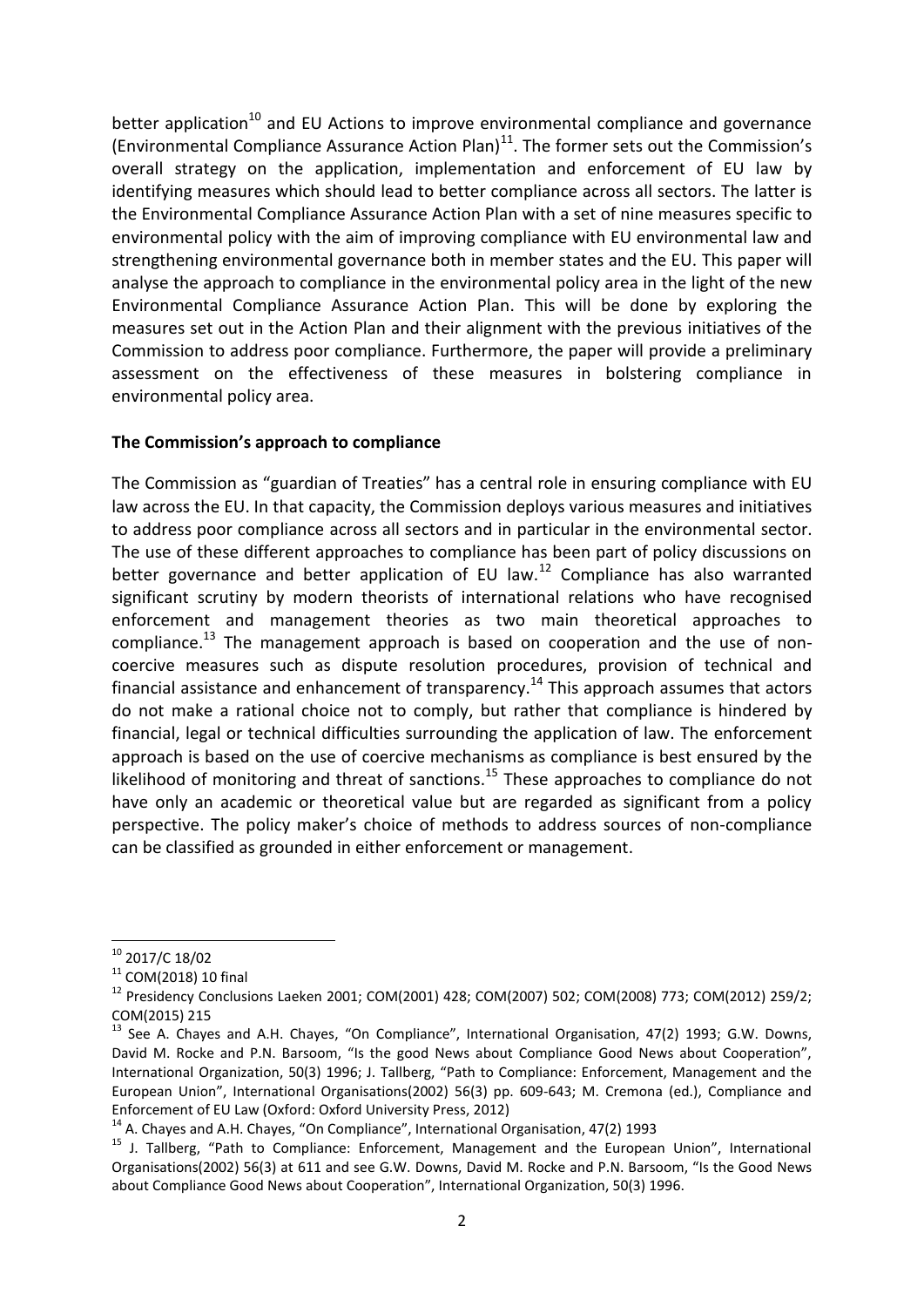The infringement procedure as the main enforcement tool deployed by the Commission was prescribed in the founding EEC Treaty and as such was used from its early conception.<sup>16</sup> In addition to this enforcement tool, the Commission has recognised the importance of noncoercive methods, known as the management approach, to improve compliance.<sup>17</sup> A close examination of measures envisaged to address compliance reveals a greater focus of the Commission on the use of the management approach. Some of the measures deployed by the Commission include strengthening the links between EU institutions, member states and non-state actors, organising bilateral meetings of national experts with the Commission services to address transposition before transposition deadlines and more effective use of guidelines and interpretative texts developed by the Commission.<sup>18</sup> Of particular importance for the development of the management approach to compliance was its landmark policy document "A Europe of Results – Applying Community Law" published in  $2007.<sup>19</sup>$  As a result of the growing number of infringement cases and instances of member states seeking explanations or guidance on legal matters, the Commission recognised the importance of using management measures, in particular focusing more on implementation through the policy cycle, efficient and effective information exchange, problem-solving and strengthening dialogue and transparency.<sup>20</sup>

The management approach as a policy instrument has a particular purchase in environmental policy areas as member states experience range of difficulties in complying with EU environmental law. In its 2008 policy document 'Implementing European Community Environmental Law' the Commission affirmed the applicability of its new tactic set out in "A Europe of Results – Applying EU Law" to the environmental policy area.<sup>21</sup> The heavy reliance on methods that can be classified as grounded in the management approach is evident in this policy document and justified by the need to apply the relevant environmental *acquis* "to a wide range of natural conditions" and in different national and administrative structures across the EU.<sup>22</sup> Prevention of breaches throughout legislative and post-legislative activities is regarded as an important management measure and is best achieved by more effective information-gathering; tracking performance of member states; appropriate use of Community funds; assistance to pre-accession countries and development of Commission guidance documents.<sup>23</sup> Another example of the management approach envisaged in this policy document is the preference for problem-solving 'to respond to specific concerns of the European public'.<sup>24</sup>

 $\overline{a}$ 

<sup>&</sup>lt;sup>16</sup> Article 258 TFEU

<sup>17</sup> See COM(2004) 839 final

 $18$  See more on the complementary use of management and enforcement measures in the EU in J. Tallberg, "Path to Compliance: Enforcement, Management and the European Union", International Organisations(2002) 56(3) pp. 609-643 and Aleksandra Čavoški, "An Assessment of Compliance Strategies in the Environmental Policy Area, E.L. Rev. 2016, 41(2), pp. 252-274

<sup>19</sup> COM(2007) 0502

 $20$  See above n. 19

<sup>21</sup> COM(2008) 773 final

 $22$  See above n. 20 at 3

 $23$  Ibid at 4-5

 $24$  See above n. 21 at 6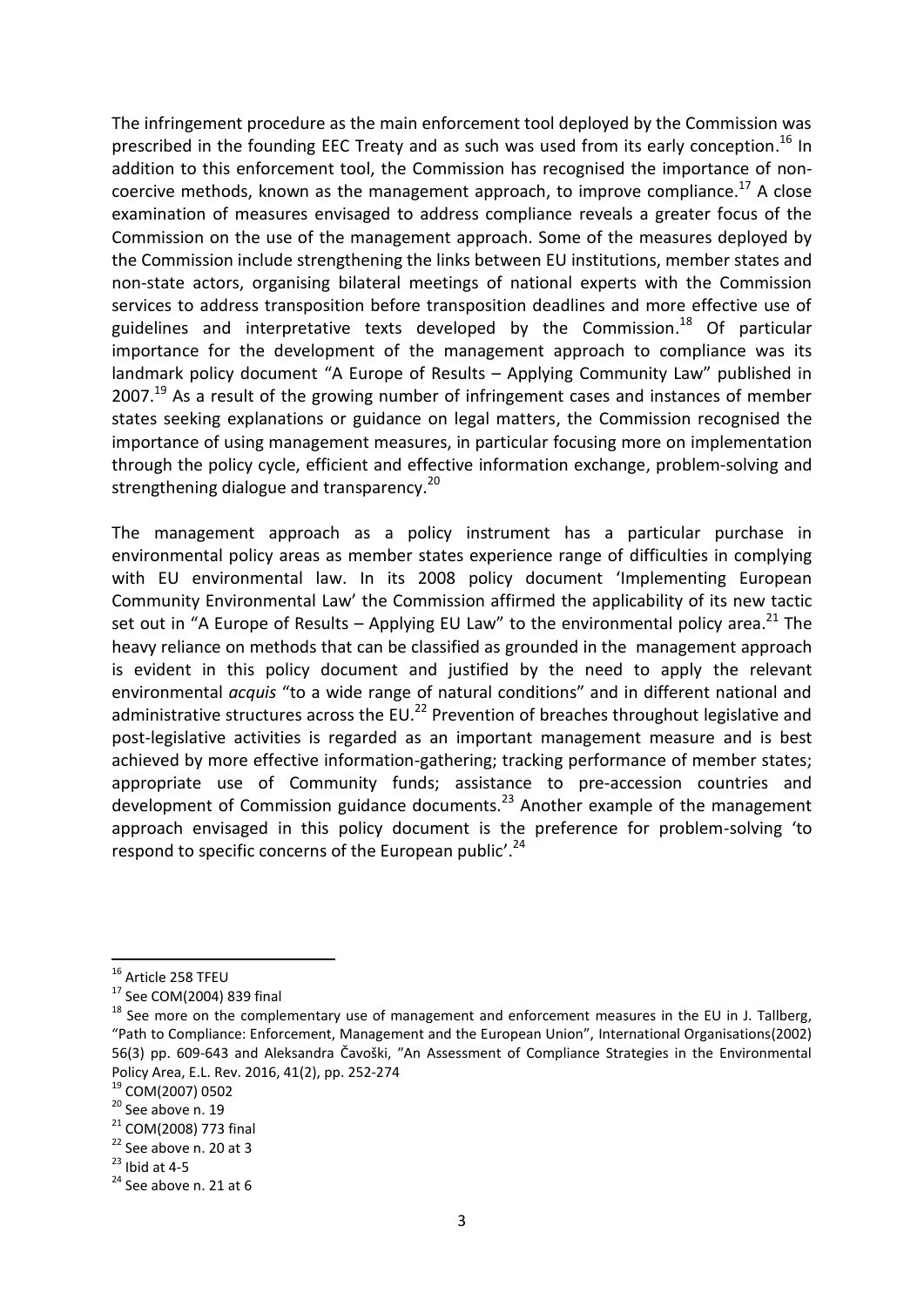This is not to say that the Commission does not value the traditional enforcement approach based on monitoring and the use of sanctions.<sup>25</sup> In its latest policy document *The EU Law: better results through better application* aimed at all areas of EU competence, there is a noticeable shift to a more strategic use of traditional enforcement mechanisms across all policy sectors.<sup>26</sup> The Commission justifies this shift by emphasising the importance of enforcement for citizens in their lives and the importance of enforcement in supporting and complementing the delivery of the Commission's policy priorities.<sup>27</sup> Those traditional mechanisms are especially suitable in cases when member states fail to communicate transposition measures or transpose them incorrectly; when they fail to comply with the judgement of the CJEU under Article 258 and in cases of serious damage to EU financial interest of violations of EU exclusive powers. $^{28}$  However, their effectiveness in environmental law is somewhat limited.<sup>29</sup>

## **Environmental Compliance Assurance Action Plan – a more effective management approach?**

In its latest Action Plan for the environment, *EU Actions to improve environmental compliance and governance*, the Commission sets out its more strategic and systematic management approach to support member states in improving compliance at the national level. Despite the primary responsibility of member states to implement and enforce EU environmental rules, the Commission recognises its leading role in providing tailored support to member states in ensuring compliance at the national level.<sup>30</sup> The new Commission's approach to compliance in this policy area is framed with a wider concept of 'environmental compliance assurance' understood 'to cover the range of interventions used by public authorities to ensure compliance'.<sup>31</sup> This concept includes three main classes of public enforcement, including compliance promotion, compliance monitoring and follow-up and enforcement.<sup>32</sup> However, this concept cannot be equated with the traditional term of 'enforcement' as compliance assurance captures a wider range of measures that member states may put in place to ensure compliance, in particular management measures based on cooperation and dialogue between different actors in policy-making. $33$ 

This new approach does not imply that the Commission decided to radically depart from its previous approach to compliance as evidenced earlier by the complementary use of both enforcement and management approaches to compliance. Yet, this new concept of 'environmental compliance assurance' offers an overarching framework for a more

1

 $25$  See above n. 15

 $26$  See above n. 10

 $27$  Ibid

 $28$  Ibid at 14

<sup>&</sup>lt;sup>29</sup> The environment still remains one of the areas in which member states tend not to comply with the Court's decision under Article 258 TFEU. Thus, those cases need to be referred again to the Court under Article 260(2) TFEU when the CJEU can impose financial penalties on member states. For example, in 2017 most of the cases referred again to the CJEU were related to the environment, in total 48 cases – see more in COM (2018) 540, Part I: General statistical overview. See also the Annual Report for 2016 COM(2017) 370 final.

 $30$  See above n. 6 at 4

 $31$  See above n. 9 at 9

 $32$  Ibid

 $33$  Ibid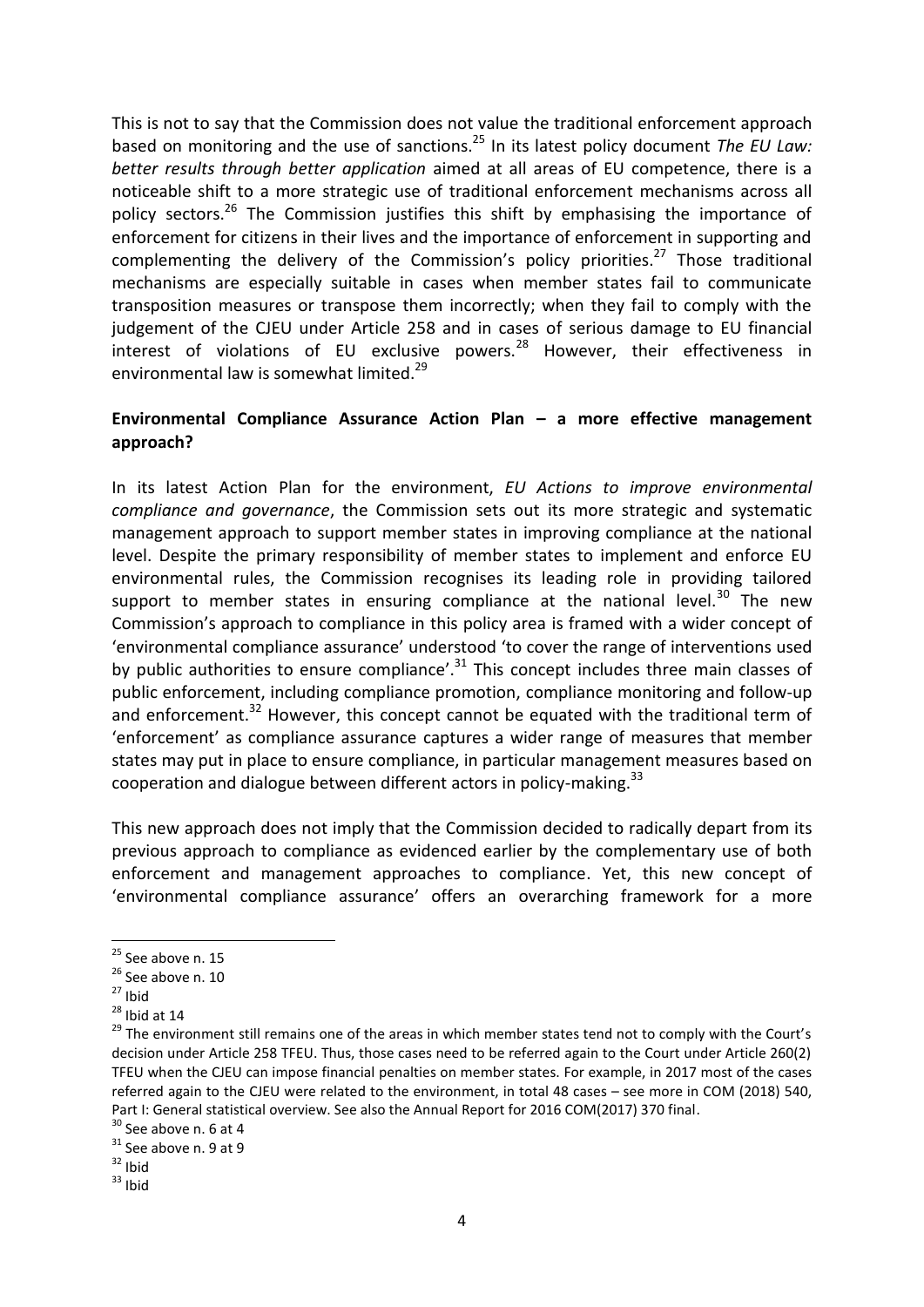balanced use of the management approach that will facilitate compliance by member states and ensure 'coherence and synergy' between different measures.<sup>34</sup> To that end, the Commission envisages a list of nine specific action points or measures, to be implemented from 2019 on a rolling basis, with the exception of two measures that were put in place in 2018.<sup>35</sup> This list of actions consists of general measures applicable to all environmental sectors and more specific measures applicable to certain environmental sectors. The following general measures are set out in the Action Plan: improving deployment of environmental compliance assurance expertise; identification of necessary professional skillsets and training needs for environmental professionals in member states**,** facilitating the sharing of good practices and capacity building and use of geospatial intelligence for compliance assurance.<sup>36</sup> More specific measures applicable to particular environmental sectors include the preparation of a good practice guidance document on strategies for combating environmental crimes and other related breaches; compliance assurance in rural areas and preparation of technical guidelines for inspections of extractive waste facilities.<sup>37</sup>

In implementing this new Action Plan the Commission plans to capitalise on existing links with member states through environmental networks, other EU institutions and in particular with EU citizens. The Commission is particularly reliant on the European Union Network for the Implementation and Enforcement of Environmental Law (IMPEL) in implementing all nine action points as IMPEL already deploys various mechanisms of cooperation across the EU and amongst member states. This Action Plan would also help in reinforcing the role and organisational structures and mechanisms of existing European environmental networks which already play an important role in facilitating compliance with EU environmental law in member states. For example, it is expected that improving deployment of environmental compliance assurance expertise across the EU as a first action point set out in the new Action Plan will build upon the existing IMPEL mechanisms used to support implementation of environmental law in member states. A good illustration is the use of peer review mechanism carried out by IMPEL which will be strengthened by expanding its geographical coverage and subject areas.<sup>38</sup>

Furthermore, the Action Plan envisages the creation of a group of experts on environmental compliance and governance, with responsibility for steering the implementation of the Action Plan and identifying new priorities of action in this policy area.<sup>39</sup> This group will consist of experts from member states and representatives from existing pan-European professional networks responsible for environmental compliance and governance. This group should also provide a forum to exchange views among experts. This should lead to more tangible outputs of their work such as "guidance documents on tackling environmental crime, handling of complaints and protecting the rural environment, and a

 $\overline{a}$  $34$  Ibid at 22

 $35$  See above n. 11 at 6-7

 $36$  Ibid at 6-7

 $37$  Ibid at 6-7

<sup>&</sup>lt;sup>38</sup> See above n. 9 at 28

<sup>&</sup>lt;sup>39</sup> See above n. 9 at 26. See also Commission's Decision on setting up a group of experts on environmental compliance and governance of 18.1.2018, C/2018/0010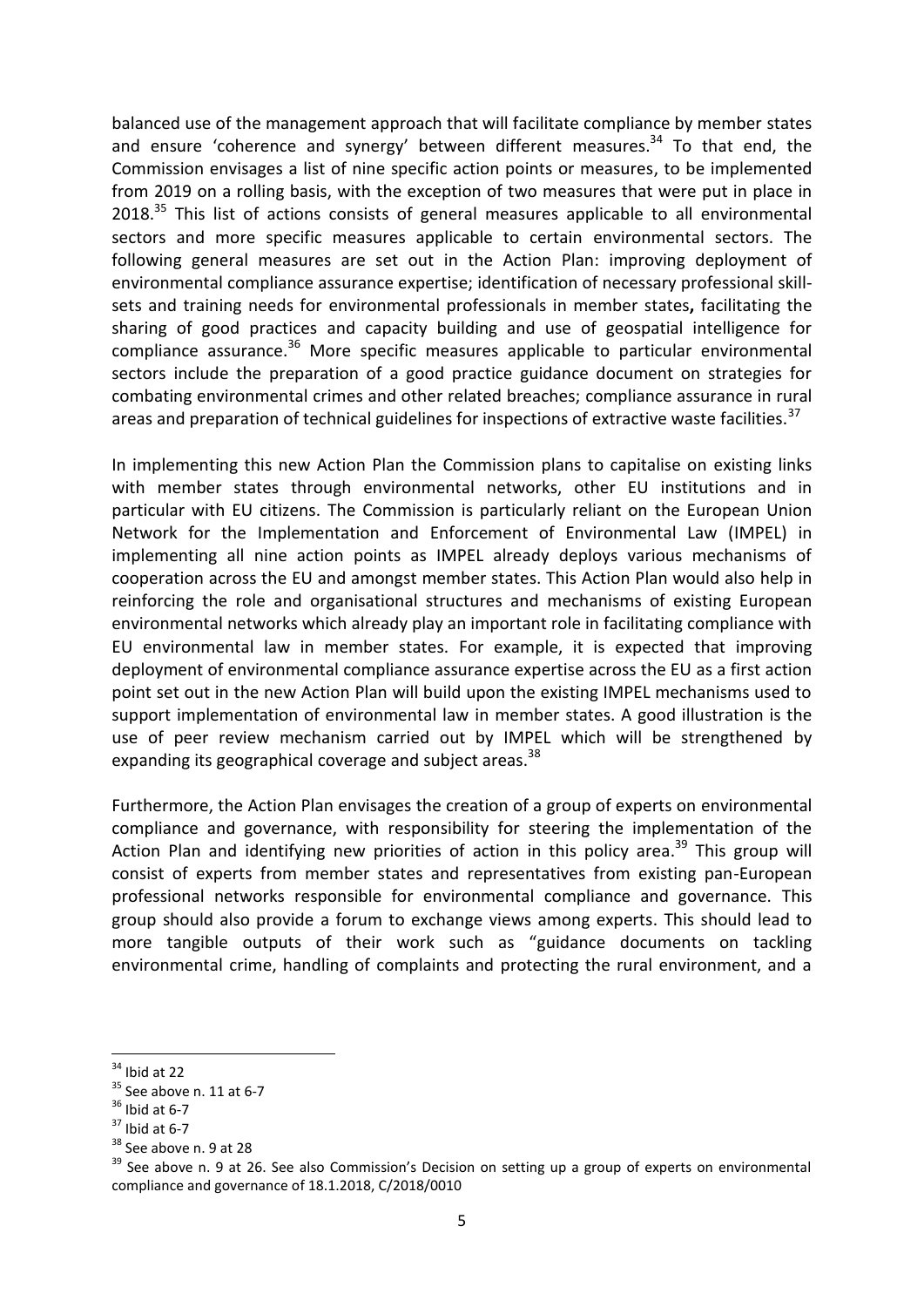new framework for assessing how well Member States are doing on environmental governance".<sup>40</sup>

Fulfilment of some the objectives of the Action Plan should also lead to a greater synergy and cross-compliance across environmental and other policy related sectors. The Action Plan envisages provision of guidance documents which will assist member states in various stages of compliance in rural areas, especially in relation to inspections and other forms of compliance monitoring. To that end, new guidance documents will mainly focus on legislation requirements subject to cross-compliance.<sup>41</sup>

It is important to assess the extent to which this 'more strategic and coherent approach' set out in the Action Plan will improve compliance in the environmental policy area. This has consistently been a policy area with poor compliance giving rise to environmental, economic and social costs.<sup>42</sup> Given the importance of the environment to European citizens,<sup>43</sup> poor compliance may reduce citizens' trust in the EU and further exacerbate the disengagement of citizens with the EU. Though it is still early to give a comprehensive assessment on the effectiveness of this new policy approach to compliance, a preliminary assessment of this more 'strategic and comprehensive approach' as seen by the Commission can be offered. This will be done by examining the reasons for non-compliance in member states and the alignment of the new list of measures with the previous Commission approach to compliance.

Reasons for non-compliance should be regarded as crucial inputs in framing the approach of the regulator to compliance. Depending on the reasons for non-compliance, the regulator will tailor its approach to best address the difficulties encountered by those regulated. The management approach assumes that actors have a general propensity to comply and cases of non-compliance should not be necessarily regarded as a deliberate decision to breach a provision.<sup>44</sup> This may be caused by difficulties in compliance often resulting from ambiguity and indeterminacy of legal rules legal, capacity or technical limitations or temporal dimensions of social and economic changes.<sup>45</sup> The enforcement approach assumes that actors' predisposition to comply depends on the likelihood of detection through monitoring and the threat of sanctions.<sup>46</sup> Although the Commission pursues complementary use of the enforcement approach and management approaches to ensure compliance, its appreciation of the management approach in environmental policy area is noticeable, especially in the light of the new Environmental Assurance Compliance Action Plan. The heavy reliance of the Commission on management measures as opposed to its recourse to infringement procedure under the enforcement approach is justified by the reasons of non-compliance in member states.

<sup>&</sup>lt;sup>40</sup> See http://ec.europa.eu/environment/pdf/13 03 2018 news en.pdf; The group's scope of work is stipulated in Article 2 of the Commission's Decision on setting up a group of experts on environmental compliance and governance

 $41$  See above n. 9 at 37-38

<sup>&</sup>lt;sup>42</sup> See above n. 6 at 3

<sup>&</sup>lt;sup>43</sup> See above n. 9 at 4

<sup>&</sup>lt;sup>44</sup> See above n. 14 and and Tallberg, above n. 15

<sup>45</sup> See above n. 14 at 188

 $46$  See above n. 15 at 611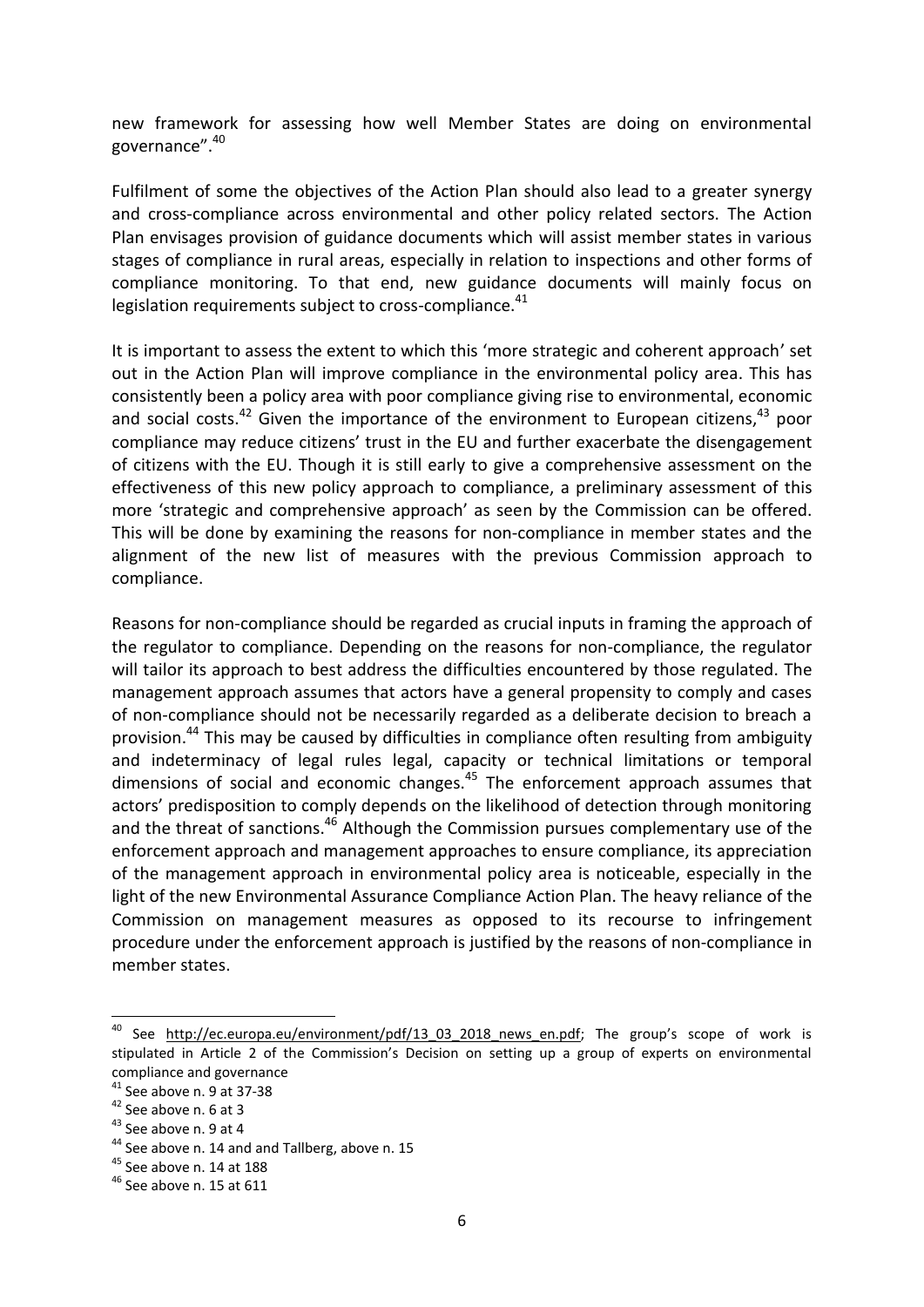A recent 2016 Environmental Implementation Review - of difficulties in compliance at the national level – identified several common reasons for non-compliance in member states including the ineffective coordination among local, regional and national authorities; lack of administrative capacity and insufficient funding; lack of knowledge and data; lack of integration and policy coherence and insufficient compliance assurance mechanisms.<sup>47</sup> This demonstrates that member states, as encompassed by the management approach, fail to comply due to institutional, legal and financial limitations or lack of knowledge and expertise. The new set of general management measures set out in the Environmental Compliance Assurance Action Plan is tailored to support member states in overcoming these difficulties. First, those measures should improve the expertise of actors involved in compliance across the EU and improve their professional and training skills. Second, they should facilitate the sharing of good practices and promotion of funding opportunities. Of particular importance is sharing good practice in the handling of environmental complaints and citizen engagement at member state level, which should improve the credibility of EU and national institutions amongst citizens. This measure is aligned with the new Commission initiative applicable to all policy areas which should allow for a more effective handling of complaints by citizens or group of citizens.<sup>48</sup> Finally, proposed actions should help in building capacity and use of geospatial intelligence.

The Environmental Implementation Review also reaffirmed implementation gaps that vary across different sectors and member states that were previously identified in the 2008 Communication on implementing EC Environmental Law. The poor compliance record in certain environmental sectors is explained by complex environmental legislation which is based on "wide array of techniques, such as product standards, state-of-the-environment objectives, prohibitions and restrictions, economic instruments, sensitive area designations, plans and programmes, and public participation and information provisions".<sup>49</sup> The compliance gap between member states results from a need to apply EU environmental law to a naturally and geographically diverse range of conditions<sup>50</sup> and various institutional and administrative structures put in place by member states<sup>51</sup>. To that end, the Environmental Compliance Assurance Action Plan sets out several action points that should address challenges particular to specific environmental sectors, taking into account different practices among member states. A good illustration is the need to provide member states with guidance that will ensure a minimum level of coherence across EU member states on how to tackle environmental crime and related breaches, with a particular focus on waste and wildlife. Besides clarifying the EU environmental obligations in the areas of waste and wildlife, the guidelines should also address related non-environmental crimes such as corruption, fraud, money-laundering and organised crime.<sup>52</sup>

There is also a question of how well aligned the new strategic approach in the Environmental Compliance Assurance Plan is with the previous approach pursued by the

 $47$  See above n. 7 at 12-13. The document also identifies difficulties in compliance specific to each environmental sector.

 $^{48}$  2017/C 18/02, Annex on the Administrative procedures for the handling of relations with the complainant regarding the application of European Union law

 $49$  See above n. 21 at 3

 $50$  Ibid

 $51$  See above n. 9 at 8

<sup>52</sup> See above n. 9 at 34-36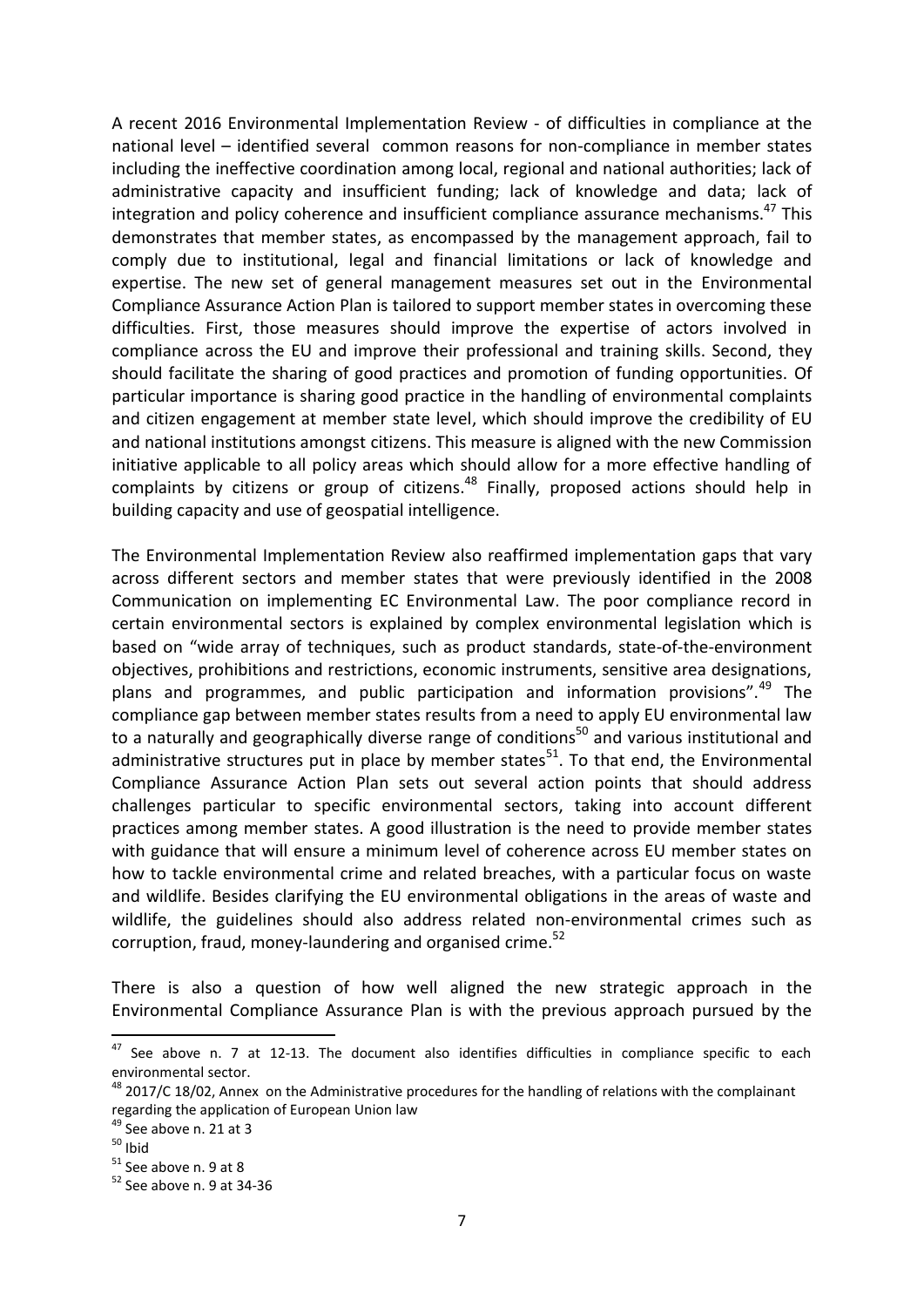Commission in the environmental policy area. Measures provided in the Plan do not represent a radical departure from the Commission's approach in the past. Over the years, the Commission successfully used different financial instruments to bolster compliance, in particular funds through the LIFE programme.<sup>53</sup> Similarly, the accession countries benefitted from a wide range of transitional periods which allowed for a gradual compliance with complex EU environmental legislation taking into account challenges specific to each new member state.<sup>54</sup> The Commission facilitated the interaction and exchange of knowledge between practitioners involved in the implementation of EU environmental law by supporting the work of several European networks of environmental compliance assurance.<sup>55</sup> Furthermore, the Commission regularly prepares risk-based Transposition Implementation Plans<sup>56</sup> and interpretative guidelines in different environmental sectors to facilitate implementation of the EU environmental legislation<sup>57</sup>. The existing measures and initiatives by the Commission should be now pursued more strategically within overarching action points set out in Environmental Compliance Assurance Action Plan. This approach should result in better coordination not only between different environmental sectors and member states but also better interaction between related policy areas such as agriculture and research.

### **Conclusion**

**.** 

The success of the Environmental Compliance Assurance Action Plan depends on the clear division of responsibilities between actors involved in its implementation. Unlike many previous policy initiatives, this Action Plan sets out a clear structure, timeline and responsibilities allocated to actors involved, especially non-state actors. Their involvement has proven to be very beneficial especially in infringement procedures under the enforcement approach.<sup>58</sup> This will be an opportunity to further formalise non-state actors' participation in the policy-making process in relation to both management and enforcement approach to compliance. Equally, the Commission's work will be more transparent and open for greater scrutiny by all actors participating in the implementation of the Action Plan.

Thus, the pursuit of the management approach to compliance under the Environmental Compliance Assurance Action Plan should allow for a more coherent and strategic approach to compliance aiming at prevention of non-compliance at an earlier stage. By sharing practices, improving expertise and coordination across EU and member states, the

<sup>53</sup> [http://ec.europa.eu/environment/life/.](http://ec.europa.eu/environment/life/) The Commission also successfully deploys other financial instruments such as structural and cohesion funds and funds under CAP to improve environmental compliance.

<sup>&</sup>lt;sup>54</sup> See Annexes V, VI, VII, VIII, IX, X, XI, XII, XIII and XIV of the Treaty of Accession of the Czech Republic, Estonia, Cyprus, Latvia, Lithuania, Hungary, Malta, Poland, Slovenia and Slovakia (2003), *OJ L 236; Annexes VI and VII of the* Treaty of Accession of the Republic of Bulgaria and Romania (2005), *OJ* L157 Annex V of the Treaty of Accession of Croatia (2012), *OJ 2012* L 112/21

<sup>55</sup> IMPEL, EnviCrimeNet, EUROSAI, NEPA

<sup>56</sup> Se[e http://ec.europa.eu/environment/legal/law/compliance.htm](http://ec.europa.eu/environment/legal/law/compliance.htm)

<sup>&</sup>lt;sup>57</sup> Guidance document on the Waste Framework Directive,

[http://ec.europa.eu/environment/waste/framework/pdf/guidance\\_doc.pdf;](http://ec.europa.eu/environment/waste/framework/pdf/guidance_doc.pdf) The Guidance document on hunting under the "Birds Directive",

[http://ec.europa.eu/environment/nature/conservation/wildbirds/hunting/docs/hunting\\_guide\\_en.pdf](http://ec.europa.eu/environment/nature/conservation/wildbirds/hunting/docs/hunting_guide_en.pdf)

See for example the national inventories of Important Bird Areas (IBA) compiled by the non-governmental organisation Birdlife International – SEC(2010) 1143 at 170